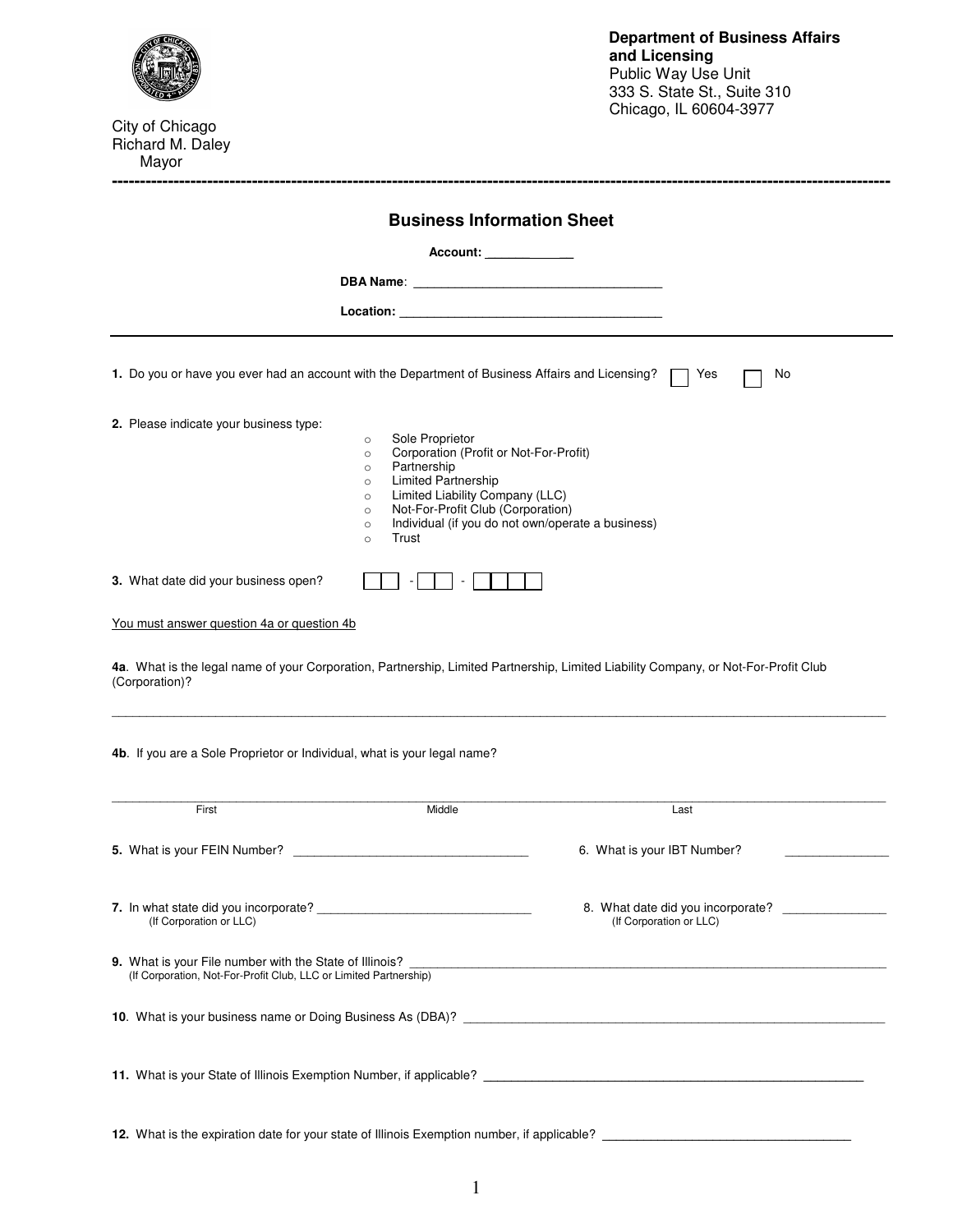

City of Chicago Richard M. Daley Mayor

**Department of Business Affairs and Licensing**  Public Way Use Unit 333 S. State St., Suite 310 Chicago, IL 60604-3977

13. Describe your business activity. Please mention all product or service lines offered by your business.

\_\_\_\_\_\_\_\_\_\_\_\_\_\_\_\_\_\_\_\_\_\_\_\_\_\_\_\_\_\_\_\_\_\_\_\_\_\_\_\_\_\_\_\_\_\_\_\_\_\_\_\_\_\_\_\_\_\_\_\_\_\_\_\_\_\_\_\_\_\_\_\_\_\_\_\_\_\_\_\_\_\_\_\_\_\_\_\_\_\_\_\_\_\_\_\_\_\_\_\_\_\_\_\_\_

\_\_\_\_\_\_\_\_\_\_\_\_\_\_\_\_\_\_\_\_\_\_\_\_\_\_\_\_\_\_\_\_\_\_\_\_\_\_\_\_\_\_\_\_\_\_\_\_\_\_\_\_\_\_\_\_\_\_\_\_\_\_\_\_\_\_\_\_\_\_\_\_\_\_\_\_\_\_\_\_\_\_\_\_\_\_\_\_\_\_\_\_\_\_\_\_\_\_\_\_\_\_\_\_\_ \_\_\_\_\_\_\_\_\_\_\_\_\_\_\_\_\_\_\_\_\_\_\_\_\_\_\_\_\_\_\_\_\_\_\_\_\_\_\_\_\_\_\_\_\_\_\_\_\_\_\_\_\_\_\_\_\_\_\_\_\_\_\_\_\_\_\_\_\_\_\_\_\_\_\_\_\_\_\_\_\_\_\_\_\_\_\_\_\_\_\_\_\_\_\_\_\_\_\_\_\_\_\_\_\_ \_\_\_\_\_\_\_\_\_\_\_\_\_\_\_\_\_\_\_\_\_\_\_\_\_\_\_\_\_\_\_\_\_\_\_\_\_\_\_\_\_\_\_\_\_\_\_\_\_\_\_\_\_\_\_\_\_\_\_\_\_\_\_\_\_\_\_\_\_\_\_\_\_\_\_\_\_\_\_\_\_\_\_\_\_\_\_\_\_\_\_\_\_\_\_\_\_\_\_\_\_\_\_\_\_ 14. Who is the primary contact person for this business? \_\_\_\_\_\_\_\_\_\_\_\_\_\_\_\_\_\_\_\_\_\_\_\_\_\_\_\_\_\_\_\_\_\_\_\_\_\_\_\_\_\_\_\_\_\_\_\_\_\_\_\_\_\_\_\_\_\_\_\_\_\_\_\_\_\_\_\_\_\_\_\_\_\_\_\_\_\_\_\_\_\_\_\_\_\_\_\_\_\_\_\_\_\_\_\_\_\_\_\_\_\_\_\_\_ First **Middle Contract Middle Contract Middle Contract Middle Contract Middle Contract Middle Contract Middle Contract Middle Contract Middle Contract Middle Contract Middle Contract Middle Contract** 15. What is the primary contact person's telephone number? \_\_\_\_\_\_\_\_\_\_\_\_\_\_\_\_\_\_\_\_\_\_\_\_\_\_\_\_\_\_\_\_\_\_\_\_\_\_\_\_\_\_\_\_\_\_\_\_\_\_\_\_\_\_\_\_\_\_\_\_\_\_\_\_\_\_\_\_ 16. What is the primary contact person's mailing address? \_\_\_\_\_\_\_\_\_\_\_\_\_\_\_\_\_\_\_\_\_\_\_\_\_\_\_\_\_\_\_\_\_\_\_\_\_\_\_\_\_\_\_\_\_\_\_\_\_\_\_\_\_\_\_\_\_\_\_\_\_\_\_\_\_\_\_\_\_\_\_\_\_\_\_\_\_\_\_\_\_\_\_\_\_\_\_\_\_\_\_\_\_\_\_\_\_\_\_\_\_\_\_\_\_ Street Number Dir Street Name Suite/Apt# Floor Number \_\_\_\_\_\_\_\_\_\_\_\_\_\_\_\_\_\_\_\_\_\_\_\_\_\_\_\_\_\_\_\_\_\_\_\_\_\_\_\_\_\_\_\_\_\_\_\_\_\_\_\_\_\_\_\_\_\_\_\_\_\_\_\_\_\_\_\_\_\_\_\_\_\_\_\_\_\_\_\_\_\_\_\_\_\_\_\_\_\_\_\_\_\_\_\_\_\_\_\_\_\_\_\_\_ City **City** City **City** State State **Zip Code** 17. What is the phone number for this site? \_\_\_\_\_\_\_\_\_\_\_\_\_\_\_\_\_\_\_\_\_\_\_\_\_\_\_\_\_\_\_\_\_\_\_\_\_\_\_\_\_\_\_\_\_\_\_\_\_\_\_\_\_\_\_\_\_\_\_\_\_\_\_\_\_\_\_\_\_ 18. What is the FAX number for this site? 19. What is the e-mail address for this site? \_\_\_\_\_\_\_\_\_\_\_\_\_\_\_\_\_\_\_\_\_\_\_\_\_\_\_\_\_\_\_\_\_\_ 20. What is your property identification number for the location where your business transactions or public way use occur? \_\_\_\_\_\_\_\_\_\_\_\_\_\_\_\_\_\_\_\_\_\_\_\_\_\_\_\_\_\_\_\_\_\_\_\_\_\_\_\_\_\_\_\_\_\_\_\_\_\_\_\_\_\_\_\_\_\_\_\_\_\_\_\_\_\_\_\_\_\_\_\_\_\_\_\_\_\_\_\_\_\_\_\_\_\_\_\_\_\_\_\_\_\_\_\_\_\_\_\_\_\_\_\_\_ 21. Please mark the following box with an "X" if this property is held in trust. (If not in trust, please continue with question 22.) 22. If trust, what is the name of the trust beneficiary? (If individual, please indicate First, Middle and Last Name.) 23. Please mark the following box with an "X" if this business is an existing business that you purchased.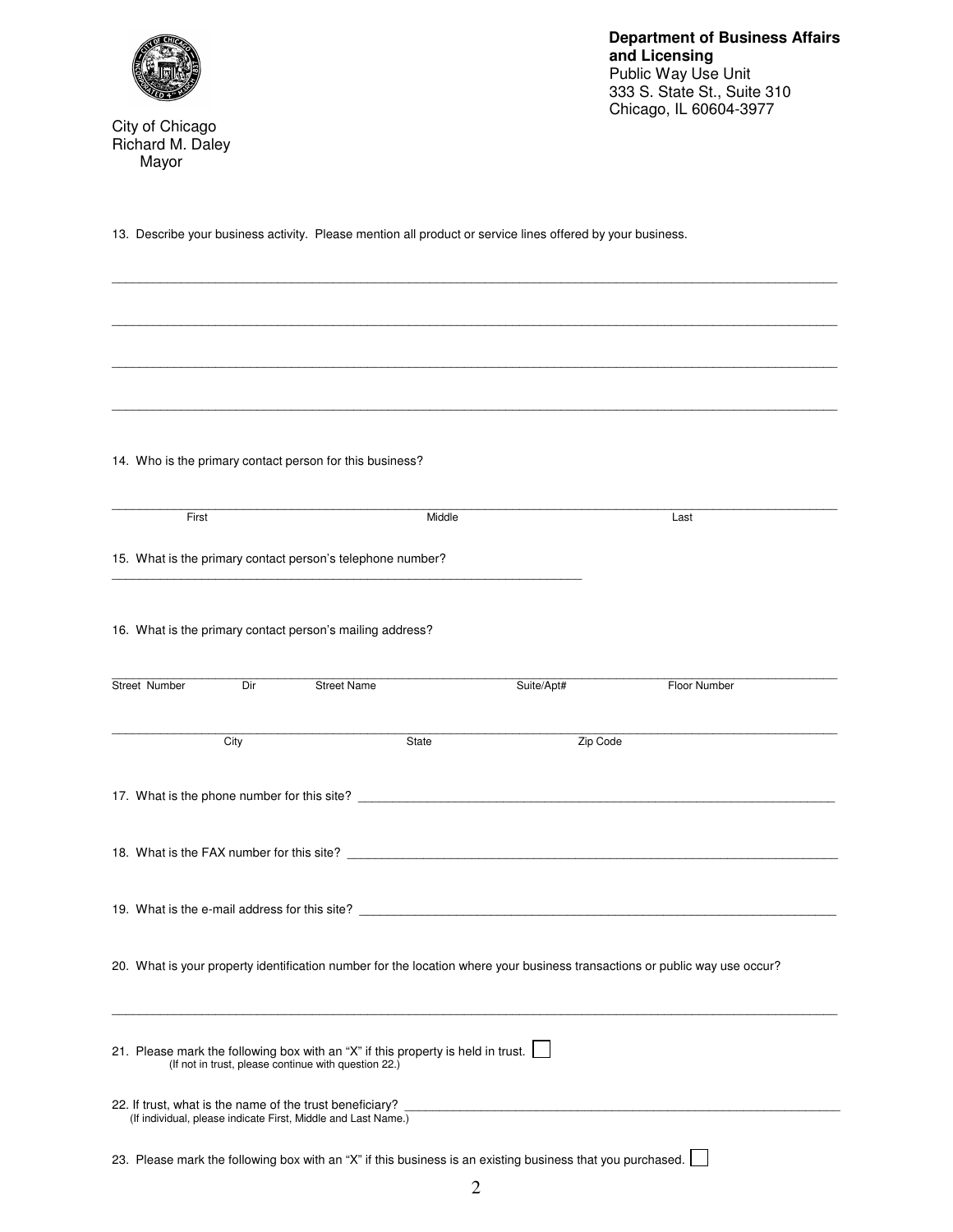

City of Chicago Richard M. Daley Mayor

## **Ownership Information**

**Section I – Owner Details** 

| 1.<br>First                  |      | Middle                                         |            | Last                                |  |
|------------------------------|------|------------------------------------------------|------------|-------------------------------------|--|
|                              |      |                                                |            |                                     |  |
| Title (check one):           |      |                                                |            |                                     |  |
|                              |      | President<br>$\circ$                           |            |                                     |  |
|                              |      | Secretary<br>$\circ$<br><b>VP</b>              |            |                                     |  |
|                              |      | $\circ$<br><b>Principal Officer</b><br>$\circ$ |            |                                     |  |
|                              |      | Treasurer<br>$\circ$                           |            |                                     |  |
|                              |      | Share Holder<br>$\circ$                        |            |                                     |  |
|                              |      | Partner<br>$\circ$                             |            |                                     |  |
|                              |      | General Partner<br>$\circ$                     |            |                                     |  |
|                              |      | <b>Limited Partner</b><br>$\circ$              |            |                                     |  |
|                              |      | Member<br>$\circ$<br><b>Managing Member</b>    |            |                                     |  |
|                              |      | $\circ$<br>Beneficiary                         |            |                                     |  |
|                              |      | $\circ$<br>Spouse<br>$\circ$                   |            |                                     |  |
|                              |      | Not Applicable<br>$\circ$                      |            |                                     |  |
|                              |      | Other<br>$\circ$                               |            |                                     |  |
| Birth Date <b>Birth</b>      |      | Social Security Number ___________________     |            | Percentage of Ownership ___________ |  |
|                              |      |                                                |            |                                     |  |
| Street Number                | Dir  | <b>Street Name</b>                             | Suite/Apt# | Floor Number                        |  |
|                              | City | State                                          |            | Zip Code                            |  |
|                              |      |                                                |            |                                     |  |
|                              |      |                                                |            |                                     |  |
| 2.                           |      |                                                |            |                                     |  |
| First                        |      | Middle                                         |            | Last                                |  |
| Title (check one):           |      |                                                |            |                                     |  |
|                              |      | President<br>$\circ$                           |            |                                     |  |
|                              |      | Secretary<br>$\circ$                           |            |                                     |  |
|                              |      | <b>VP</b><br>$\circ$                           |            |                                     |  |
|                              |      | <b>Principal Officer</b><br>$\circ$            |            |                                     |  |
|                              |      | Treasurer<br>$\circ$                           |            |                                     |  |
|                              |      | Share Holder<br>$\circ$                        |            |                                     |  |
|                              |      | Partner<br>$\circ$<br><b>General Partner</b>   |            |                                     |  |
|                              |      | $\circ$<br><b>Limited Partner</b>              |            |                                     |  |
|                              |      | $\circ$<br>Member<br>$\circ$                   |            |                                     |  |
|                              |      | <b>Managing Member</b><br>$\circ$              |            |                                     |  |
|                              |      | Beneficiary<br>$\circ$                         |            |                                     |  |
|                              |      | Spouse<br>$\circ$                              |            |                                     |  |
|                              |      | Not Applicable<br>$\circ$                      |            |                                     |  |
|                              |      | Other<br>$\circ$                               |            |                                     |  |
| Birth Date <b>Example 20</b> |      | Social Security Number ___________________     |            | Percentage of Ownership 26          |  |
|                              |      |                                                |            |                                     |  |
| Street Number                | Dir  | <b>Street Name</b>                             | Suite/Apt# | Floor Number                        |  |
|                              |      |                                                |            |                                     |  |
|                              | City | State                                          |            | Zip Code                            |  |